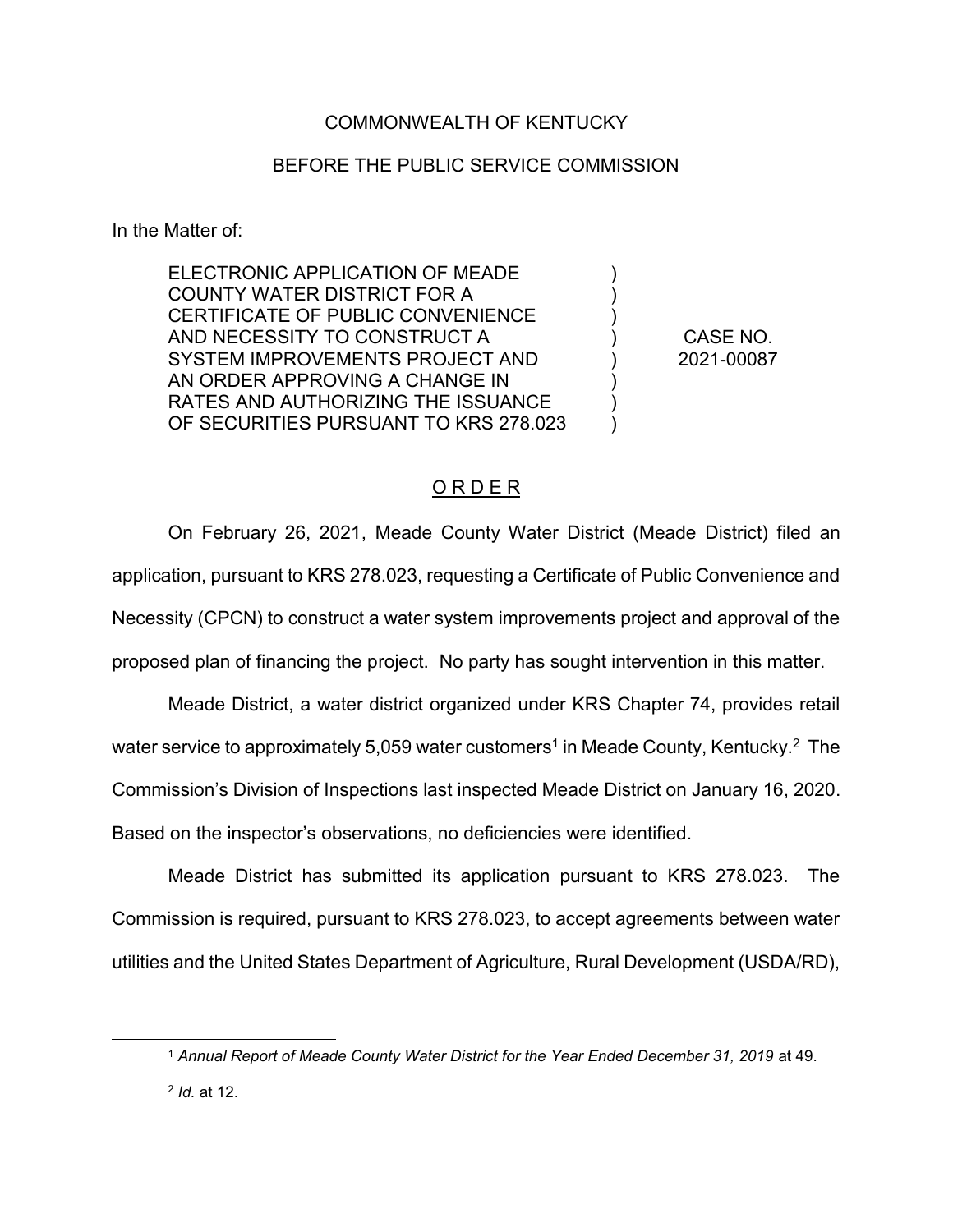regarding construction projects, and to issue the necessary orders to implement the terms of such agreements no later than 30 days after filing the application with the Commission. KRS 278.023 does not grant the Commission any discretionary authority to modify or reject any portion of the agreement between the USDA/RD and Meade District or to defer the issuance of all necessary orders to implement the terms of that agreement. It further denies the Commission any authority to reject an application when the evidence of record indicates that a water utility's proposed construction will result in the wasteful duplication of facilities, result in an excessive investment, or its proposed rates are unfair, unjust, or unreasonable. The Commission, therefore, is not able to review this application using the same standards that are used for applications that are not filed pursuant to KRS 278.023.

The proposed project consists of installation of approximately 87,000 linear feet of new 4, 6, and 8-inch water mains to eliminate dead end lines and extend service to unserved areas of southern and eastern Meade County.3 Meade District avers that the new lines and extension will improve water flow within the distribution network from the primary connection Hardin Count Water District #1 creating 12 loops and eliminating dead end lines.<sup>4</sup> The extensions to unserved areas will make water available for up to 200 unserved households.<sup>5</sup>

The total estimated cost of the proposed project, including but not limited to legal expenses, land and rights, engineering, construction, and contingencies, is approximately \$2,506,170.<sup>6</sup> Meade District proposes to finance the \$2,506,170 cost of the project

 $\overline{\phantom{a}}$ 

<sup>3</sup> Application, Exhibit A.

<sup>4</sup> *Id*.

<sup>5</sup> *Id*.

<sup>6</sup> Final Engineering Report at 6*.*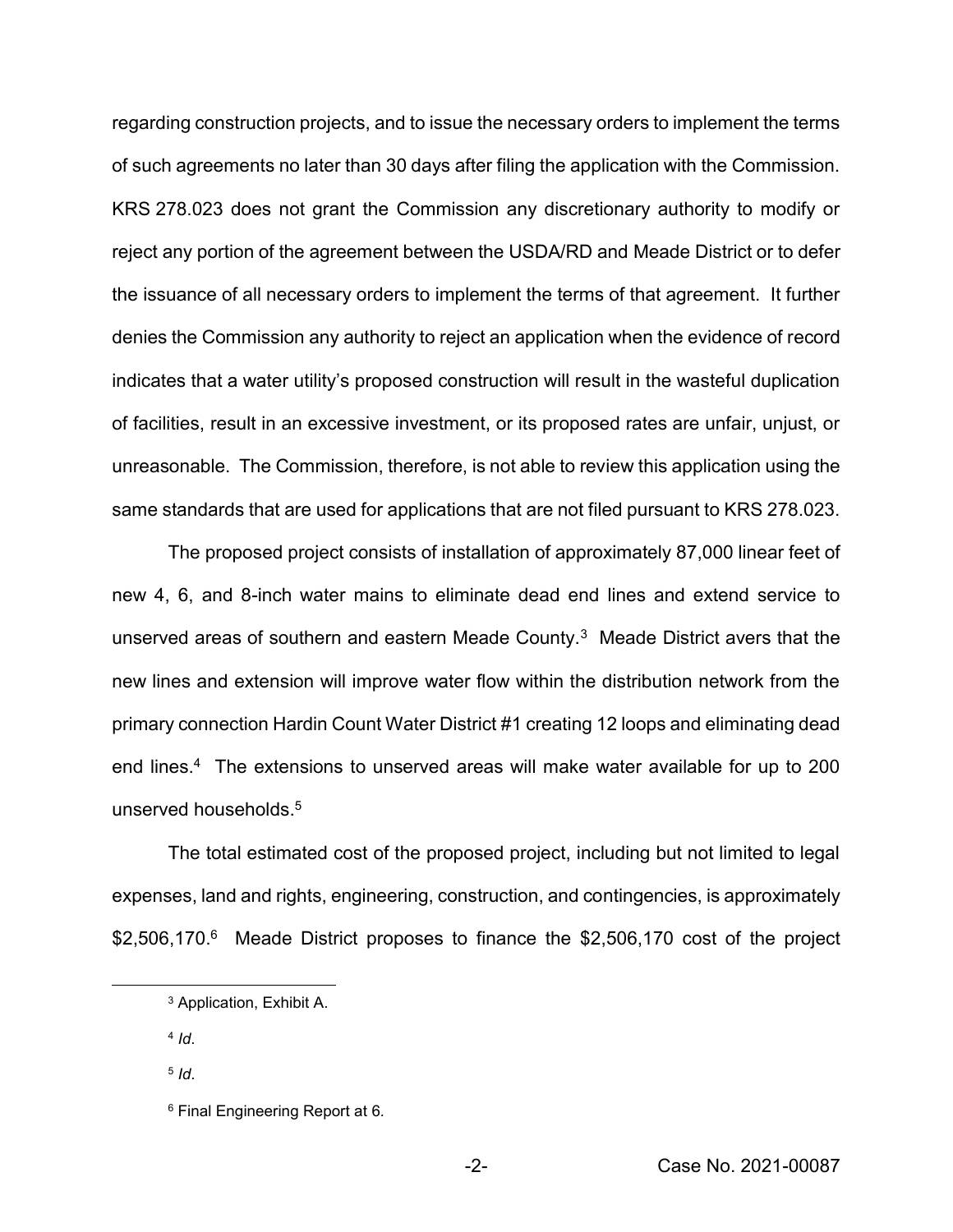through the issuance of \$2,506,170 of its Water System Revenue Bonds*.* <sup>7</sup>Meade District has a commitment from USDA/RD to purchase the \$2,506,170 in bonds maturing over a 40 years, at an interest rate not to exceed 1.875 percent per annum.<sup>8</sup>

The proposed rates contained in the application are the minimum rates and charges required under the agreement with USDA/RD. Meade District's proposed rates meet the total revenue requirements recommended in the engineering reports.The monthly bill of an average customer who uses  $3,870$  gallons<sup>9</sup> will increase from \$35.45 to \$39.53, an increase of \$4.08 or approximately 11.5 percent. Based on the information provided herein, Commission Staff will monitor whether Meade District's proposed rates meet the total revenue requirements recommended in the engineering reports. Therefore, Commission Staff is hereby attaching a Request for Information as Appendix B to this Order to Meade District to clarify this matter.

IT IS THEREFORE ORDERED that:

1. Meade District is granted a CPCN for the proposed project as submitted.

2. Meade District's proposed plan of financing is approved.

3. Meade District is authorized to issue \$2,506,170 of its Water System Revenue Bonds in the amount of \$2,506,170 maturing over 40 years at an interest rate not to exceed 1.875 percent per annum.

4. The proceeds from the issuance of the Water System Revenue Bonds shall be used only for the purposes specified in Meade District's application.

 $\overline{\phantom{a}}$ 

<sup>7</sup> Application at 2.

<sup>8</sup> *Id*.

<sup>9</sup> Application, Exhibit E.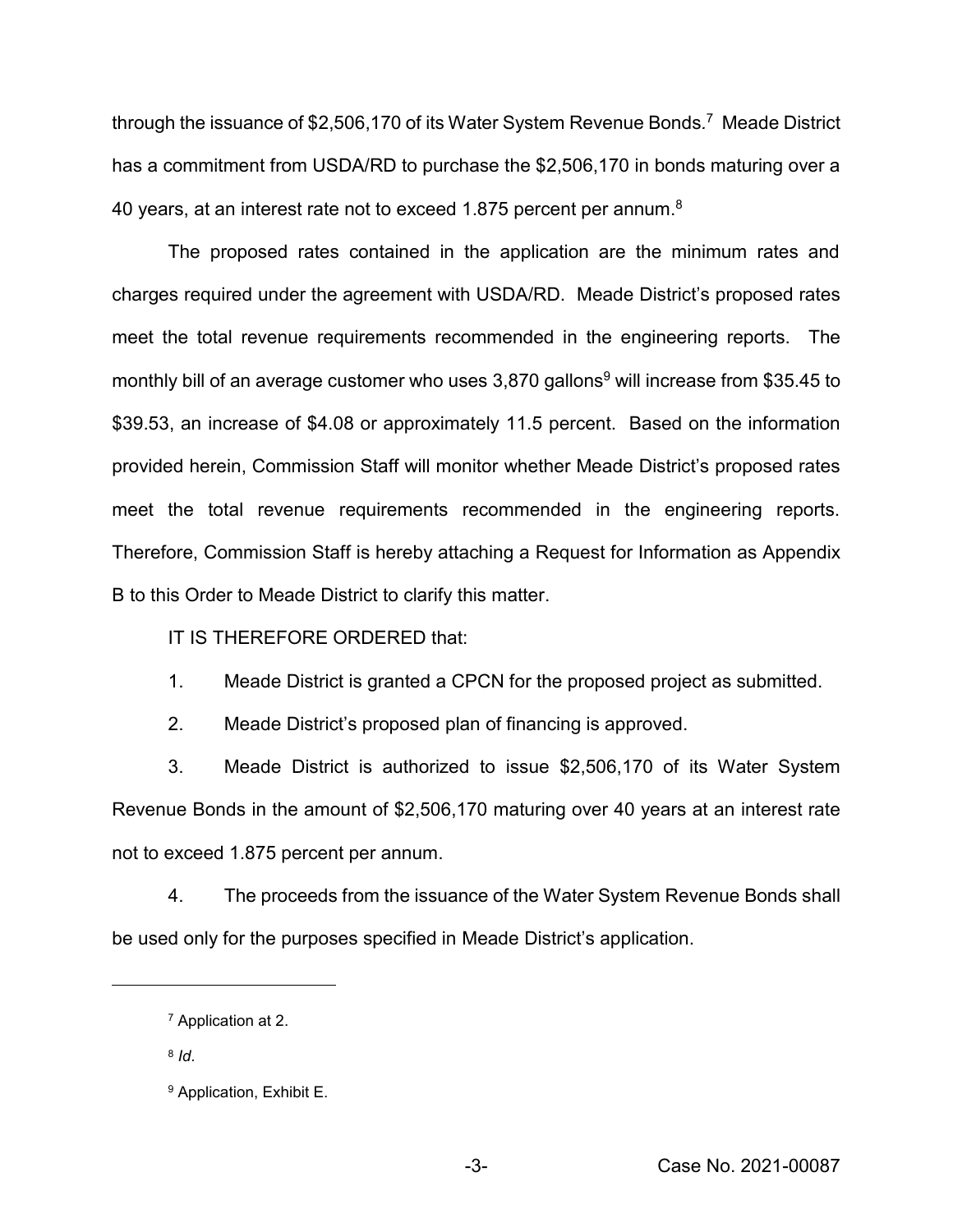5. Meade District shall obtain approval from the Commission prior to performing any additional construction not expressly authorized by this Order.

6. Meade District shall file with the Commission documentation of the total costs of this project, including the cost of construction and all other capitalized costs (e.g., engineering, legal, and administrative), within 60 days of the date that construction is substantially completed. Construction costs shall be classified into appropriate plant accounts in accordance with the Uniform System of Accounts for water utilities prescribed by the Commission.

7. Meade District shall file a copy of the "as-built" drawings and a certified statement from the engineer that the construction has been satisfactorily completed in accordance with the contract plans and specifications within 60 days of substantial completion of the construction certified herein.

8. Meade District shall require the construction to be inspected under the general supervision of a professional engineer with a Kentucky registration in civil or mechanical engineering to ensure that the construction work is done in accordance with the contract drawings and specifications and in conformance with the best practices of the construction trades involved in the project.

9. Meade District shall notify the Commission in writing one week prior to the actual start of construction and at the 50 percent completion point.

10. Any documents filed in the future pursuant to ordering paragraphs 6, 7, and 9 of this Order shall reference this case number and shall be retained in the utility's postcase correspondence file.

-4- Case No. 2021-00087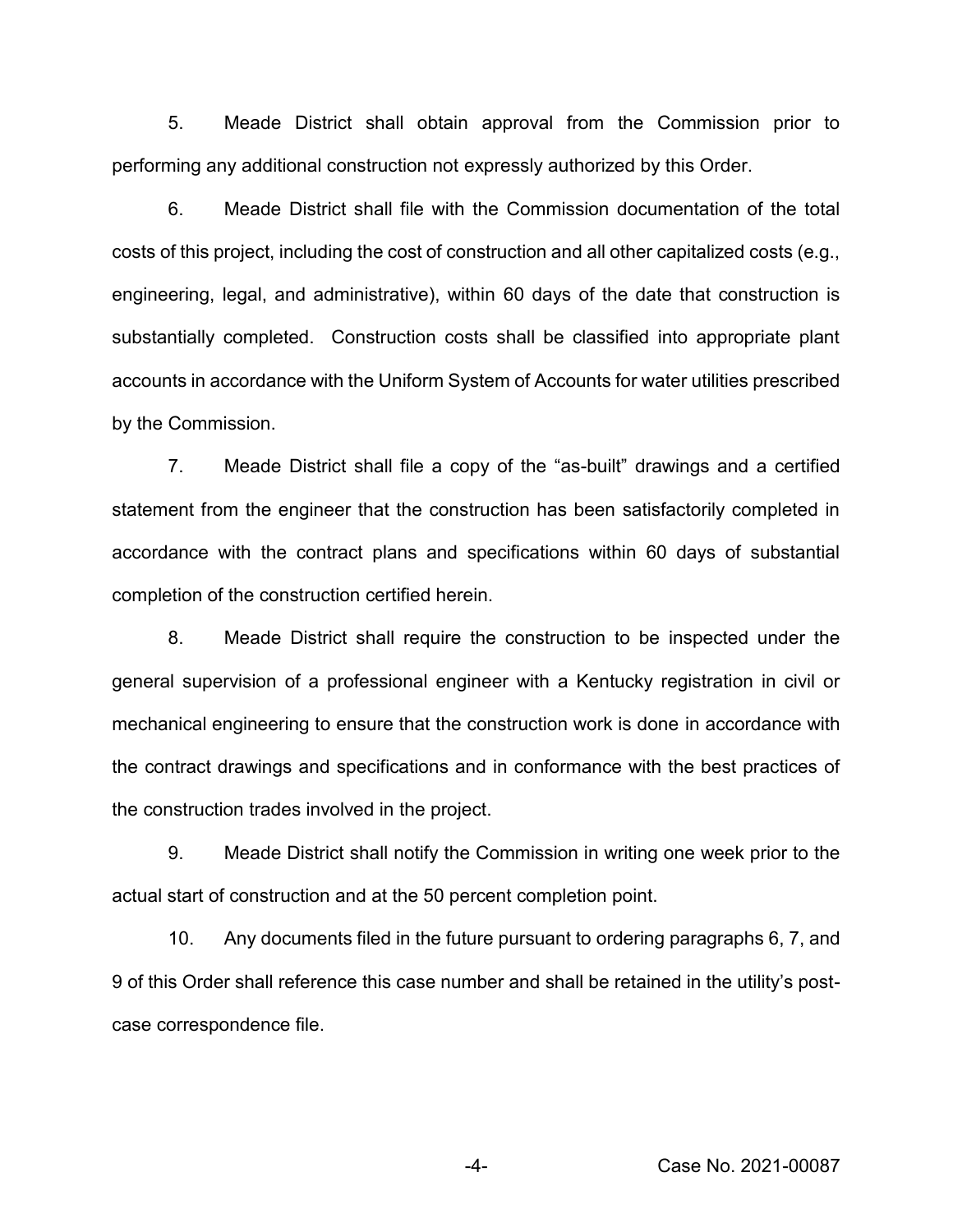11. The Executive Director is delegated authority to grant reasonable extensions of time for filing of any documents required by this Order upon Meade District's showing of good cause for such extension.

12. The rates set forth in Appendix A to this Order are approved for service that Meade District renders on and after the date of this Order.

13. Within 20 days of the date of this Order, Meade District shall file revised tariff sheets with the Commission, using the Commission's electronic Tariff Filing System, containing the rates set forth in Appendix A to this Order.

14. This case shall remain open pursuant to the issuance of the Request for Information, attached hereto as Appendix B; for Meade District to submit its responses to the Request for Information; and to allow the Commission ample time to review Meade District's responses and evaluate Meade District's financial information.

Nothing contained herein shall be deemed a warranty of the Commonwealth of Kentucky, or any agency thereof, of the financing, herein approved.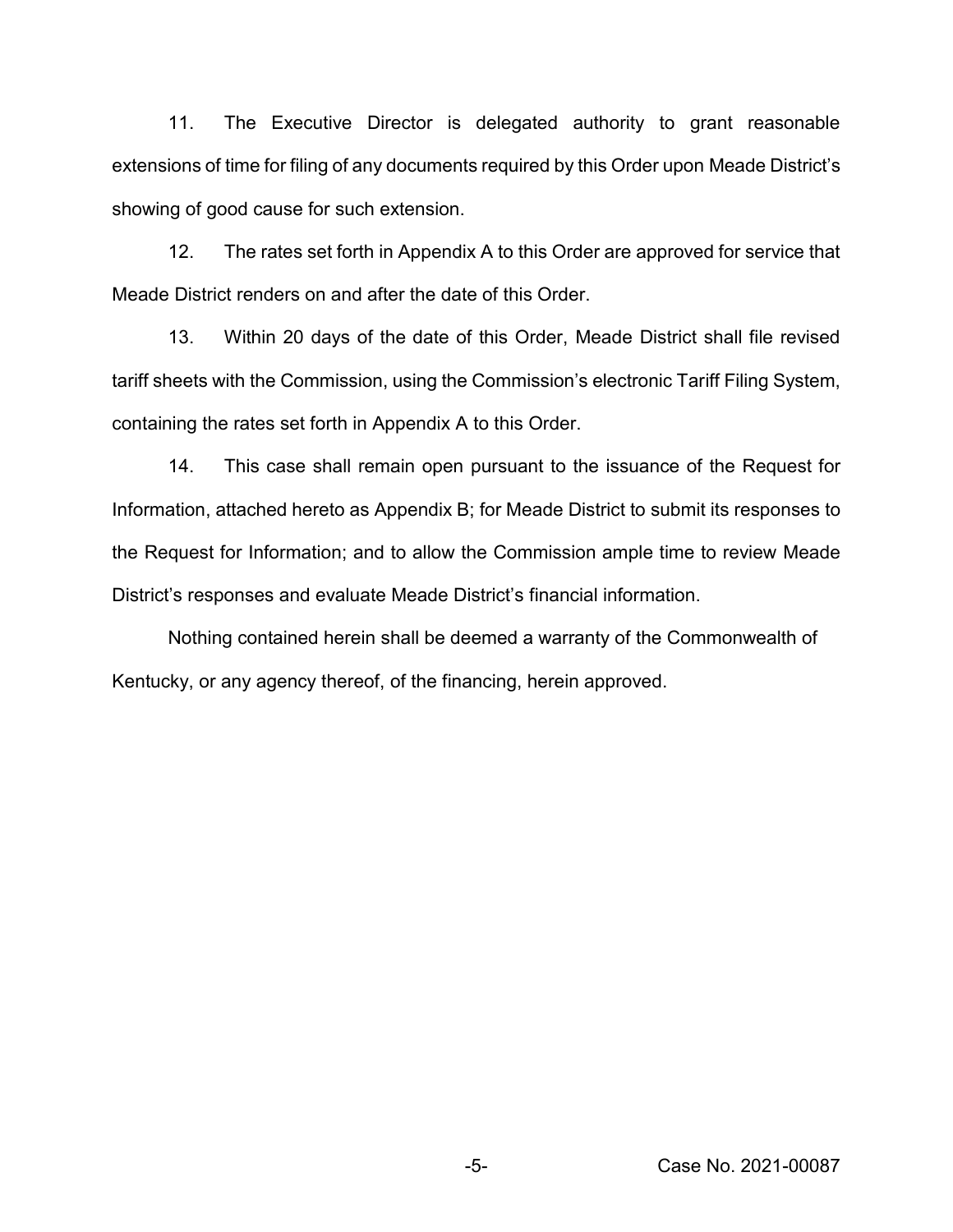By the Commission



ATTEST:

2 Bidwell

Executive Director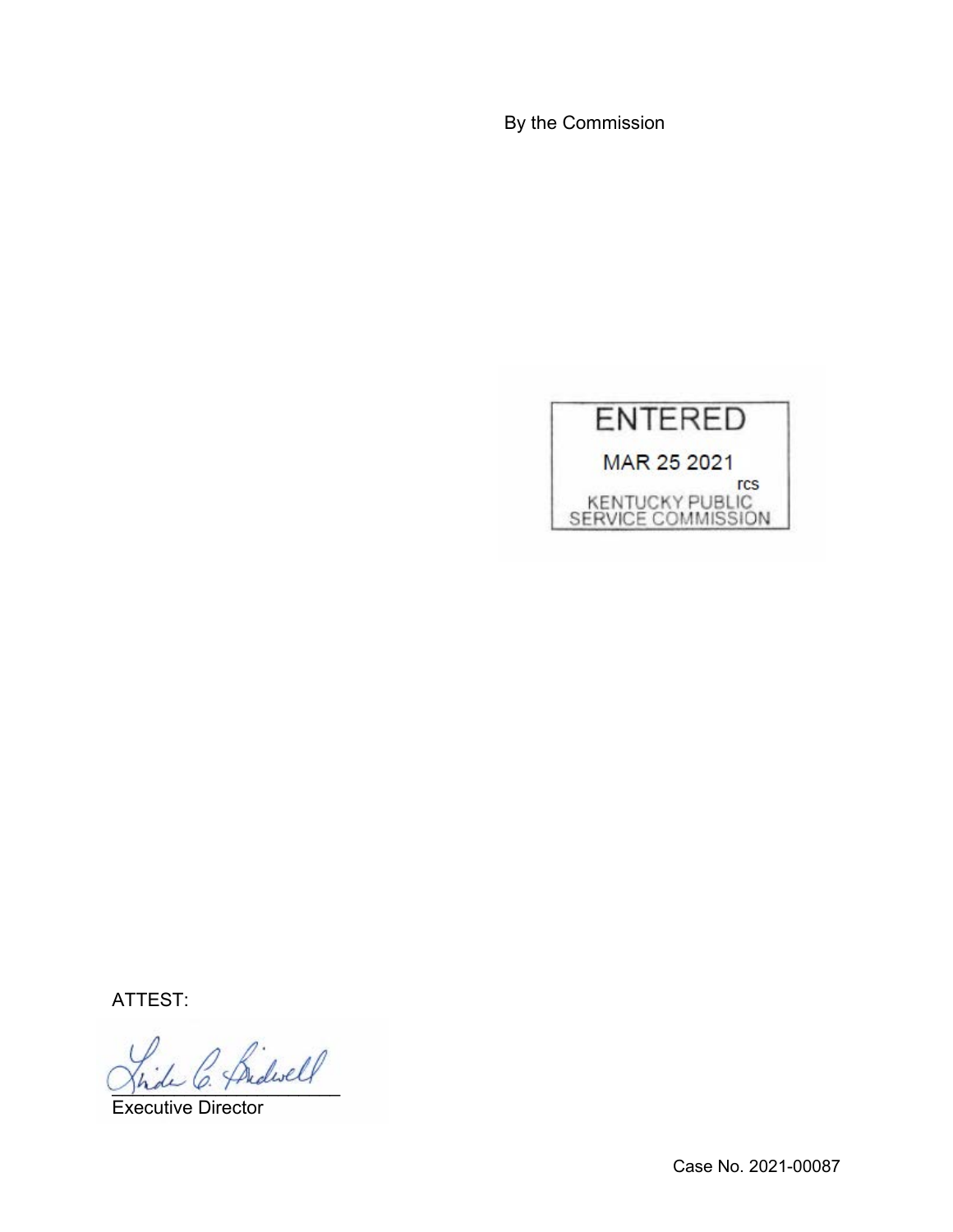## APPENDIX A

## APPENDIX TO AN ORDER OF THE KENTUCKY PUBLIC SERVICE COMMISSION IN CASE NO. 2021-00087 DATED MAR 25 2021

The following rates and charges are prescribed for the customers in the area served by Meade County Water District. All other rates and charges not specifically mentioned herein shall remain the same as those in effect under the authority of the Commission prior to the effective date of this Order.

#### **Monthly Water Rates**

| All meter sizes          |                      |
|--------------------------|----------------------|
| First 2,000 Gallons      | \$20.74 Minimum Bill |
| Next 5,000 Gallons       | 0.01005 Per Gallon   |
| Next 10,000 Gallons      | 0.00968 Per Gallon   |
| Next 20,000 Gallons      | 0.00882 Per Gallon   |
| Over 37,000 Gallons      | 0.00762 Per Gallon   |
| <b>Bulk Sales</b>        | 0.00706 Per Gallon   |
| <b>Wholesales Rates</b>  |                      |
| Doe Valley Water         | 0.00470 Per Gallon   |
| <b>Otter Creek Water</b> | 0.00484 Per Gallon   |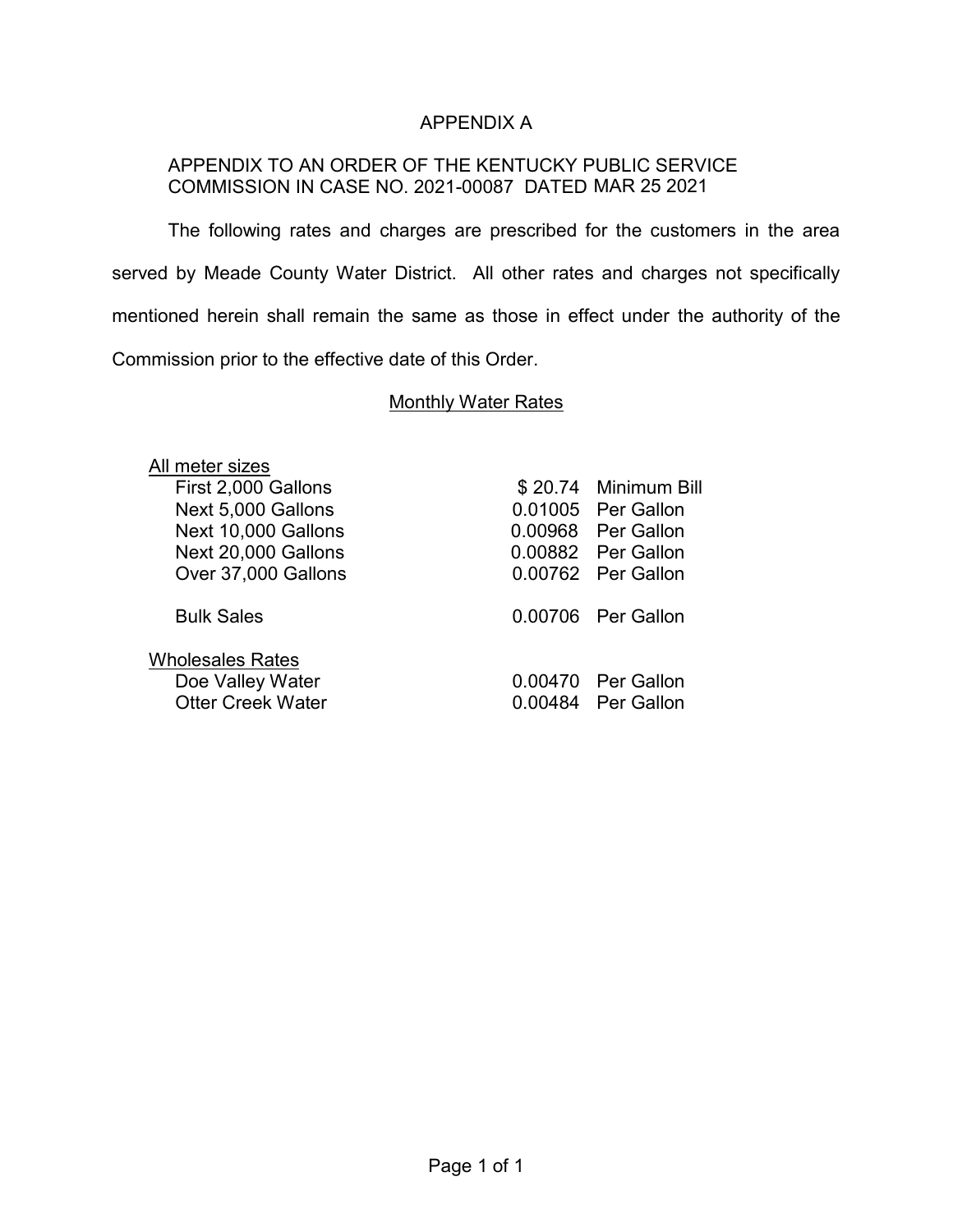#### APPENDIX B

# APPENDIX TO AN ORDER OF THE KENTUCKY PUBLIC SERVICE COMMISSION IN CASE NO. 2021-00087 DATED MAR 25 2021

#### FIRST REQUEST FOR INFORMATION TO MEADE COUNTY WATER DISTRICT

Meade County Water District (Meade District), pursuant to 807 KAR 5:001, is to file with the Commission an electronic version of the following information. The information requested herein is due within 14 days of the date of this request. The Commission directs Meade District to the Commission's March 16, 2020 and March 24, 2020 Orders in Case No. 2020-0008510 regarding filings with the Commission. The Commission expects the original documents to be filed with the Commission within 30 days of the lifting of the current state of emergency. All responses in paper medium shall be appropriately bound, tabbed, and indexed. Electronic documents shall be in portable document format (PDF), shall be searchable, and shall be appropriately bookmarked.

Each response shall include the name of the witness responsible for responding to the questions related to the information provided. Each response shall be answered under oath or, for representatives of a public or private corporation or a partnership or association or a governmental agency, be accompanied by a signed certification of the preparer or the person supervising the preparation of the response on behalf of the entity that the response is true and accurate to the best of that person's knowledge, information, and belief formed after a reasonable inquiry.

<sup>&</sup>lt;sup>10</sup> Case No. 2020-00085, *Electronic Emergency Docket Related to the Novel Coronavirus COVID-19* (Ky. PSC Mar. 16, 2020), Order at 5–6. Case No. 2020-00085, *Electronic Emergency Docket Related to the Novel Coronavirus COVID-19* (Ky. PSC Mar. 24, 2020), Order at 1–3.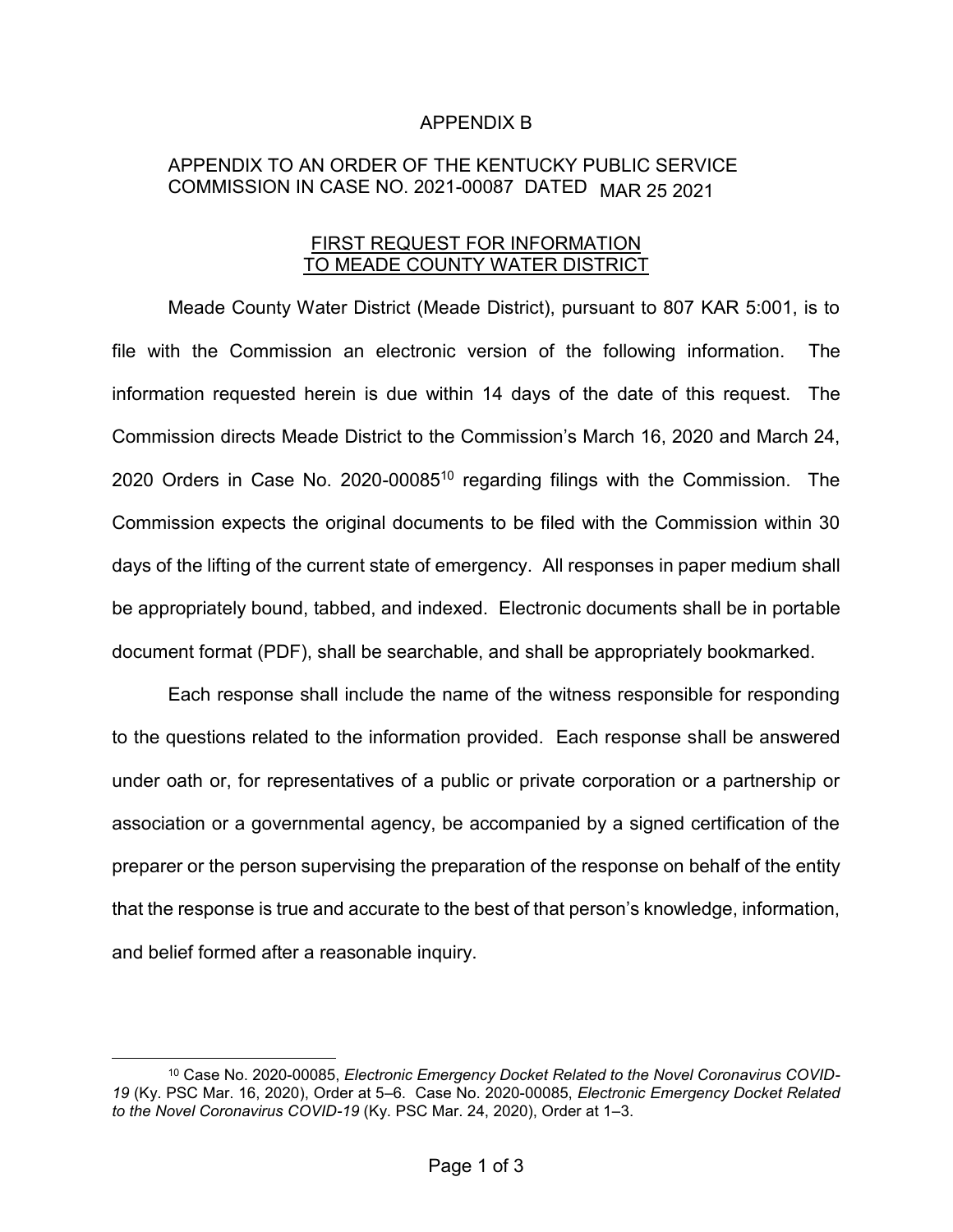Meade District shall make timely amendment to any prior response if Meade District obtains information that indicates the response was incorrect when made or, though correct when made, is now incorrect in any material respect. For any request to which Meade District fails or refuses to furnish all or part of the requested information, Meade District shall provide a written explanation of the specific grounds for its failure to completely and precisely respond.

Careful attention shall be given to copied material to ensure that it is legible. When the requested information has been previously provided in this proceeding in the requested format, reference may be made to the specific location of that information in responding to this request. When applicable, the requested information shall be separately provided for total company operations and jurisdictional operations. When filing a paper containing personal information, Meade District shall, in accordance with 807 KAR 5:001, Section 4(10), encrypt or redact the paper so that personal information cannot be read.

1. Refer to the Application, Exhibit D, Certificate of the Chairman. The Chairman of Meade District certifies "That the rates of the Association shall produce the total revenue requirements set out in the engineering reports." Commission regulation 807 KAR 5:069, Section 2(6)(c), provides the proposed rates, if any, shall produce the total revenue requirements recommended in the engineering reports. Provide a copy of the billing analysis in Excel spreadsheet format with all formulas, columns, and rows unprotected and fully accessible, showing revenue at current rates and at proposed rates based on actual and forecasted water usage for the existing system for 12 months that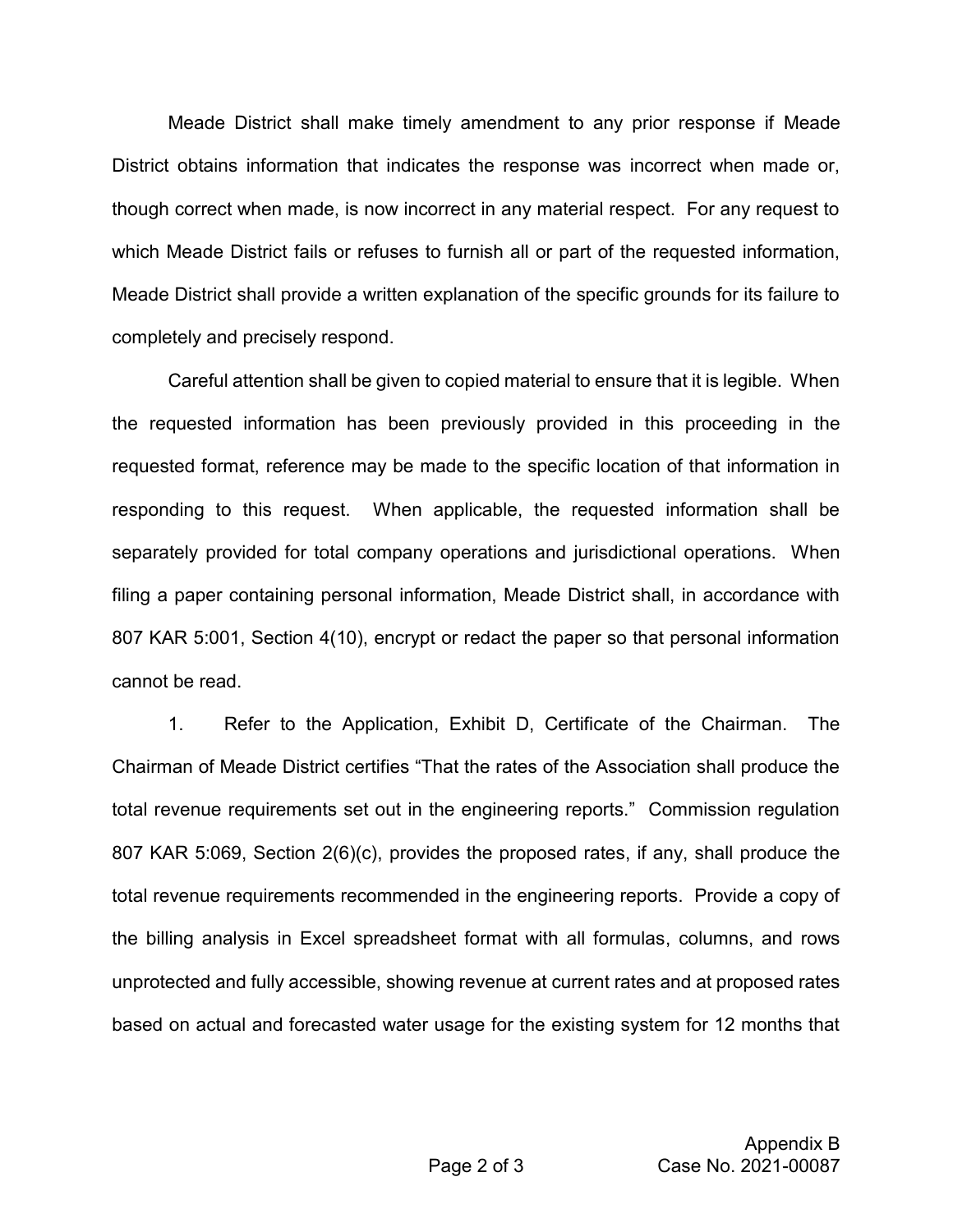supports the revenue requirement recommended in the Engineering Report and referenced by the Chairman of Meade District.

2. Provide a schedule in Excel spreadsheet format with all formulas, columns, and rows unprotected and fully accessible showing that Meade District will meet the debt service coverage requirements of its lenders (existing and proposed long-term debt) for the three years following the completion of its proposed construction project. Include all calculations, assumptions (customer growth and increases in operating expenses), and workpapers used by Meade District in its response.

3. Provide a schedule in Excel spreadsheet format with all formulas, columns, and rows unprotected and fully accessible showing Meade District's debt service coverage (existing and proposed long-term debt), including full recovery of its depreciation expense (existing plant and the completed project) for the three years following the completion of its proposed construction project. Include all calculations, assumptions (customer growth and increases in operating expenses), and workpapers used by Meade District in its response.